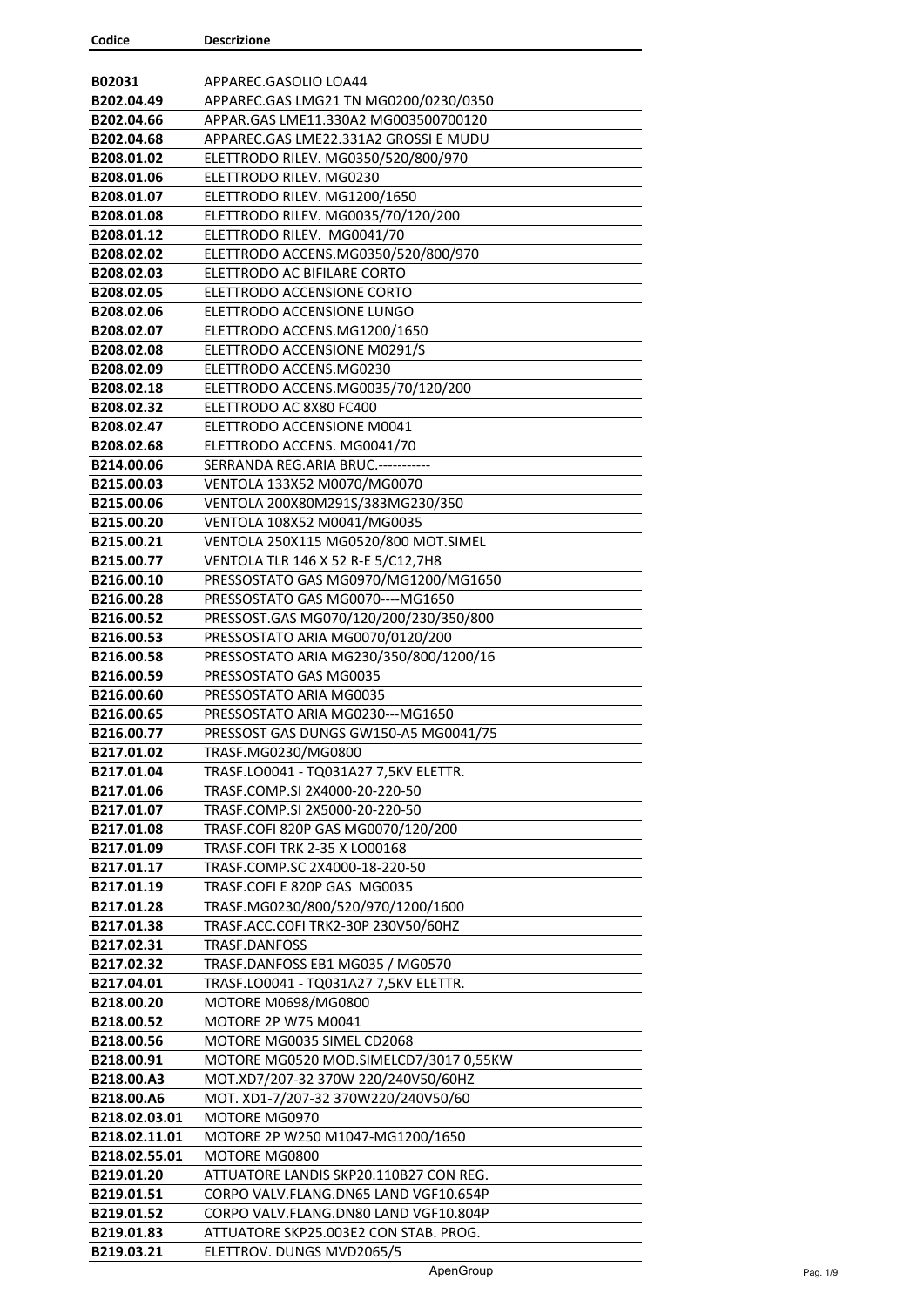| Codice                   | <b>Descrizione</b>                                              |
|--------------------------|-----------------------------------------------------------------|
| B219.03.22               | ELETTROV. DUNGS MVD2080/5                                       |
| B219.03.39               | ELETTROV.MULTIBLOC MG0070                                       |
| B219.03.40               | ELETTROV.MULTIBLOC MG0120                                       |
| B219.03.41               | ELETTROV.MULTIBLOC MG0200/MG0230                                |
| B219.03.42               | ELETTROV.MULTIBLOC MG0350                                       |
| B219.03.66               | FLANGIA MULTIBLOC 134300 %                                      |
| B219.03.67               | FLANGIA MBDLE1 1" PER VALVOLA GAS                               |
| B219.03.E0               | GRUP.VALV.MULTIBL.MG0800-970-1200-50                            |
| B219.03.E5               | GRUP.VALV.MULT.MG800/MG1200/MG1650-50                           |
| B219.03.E9               | GRUP.VALV.GAS MULTIBL MG0520                                    |
| B219.03.G1               | ELETTROV.MULTIFUNZIONALE MB 771 MG0035                          |
| B219.03.K2               | ELETTOV.MULT.MBC65DLES20 MG0041/75/90                           |
| B219.03.L3               | ELETTROV. MULT. MBDLE415 B01S20 1 1/2                           |
| B219.03.L4               | GRUP.VALV.MULTIBL.MG0800-970-1200-50                            |
| B219.04.19               | ELETTROV.SIRAI-L148V1-Z530A230-50NC                             |
| B244.02.36               | LAMINA                                                          |
| B248.00.42               | SERVOM.BERGHER STA 6 B3.41/6 3N21L                              |
| B248.00.43               | SERVOMOTORE STA12B3.41/63N21CON POTEN.                          |
| B248.00.53               | SERVOM.BERGHER STA 12B3.41/63N21L                               |
| B248.00.55               | SERVOM.BERGHER STA15 B3.42/83N21LPOT                            |
| B248.00.57               | SERVOM.BERGHER STA 4.5BO37/63N23L                               |
| B248.00.74               | SERVOMOTORE STA13B0 36/8 3N23L                                  |
| B251.00.03               | FOTORES.NERA LANDIS QRB1A-A07                                   |
| B251.00.08               | FOTORES.ROSSA LANDIS QRB1B-A50                                  |
| B251.00.29               | FOTORESIST. LANDIS QRB1B-A033B40B                               |
| B251.00.33               | FOTORESIST. LO420                                               |
| B251.00.34               | FOTORESIST.                                                     |
| B251.00.37               | FOTORES.LANDIS QRB1A-A033B40B X LO0168                          |
| B254.00.02               | GIUNTO LATO POMPA M0070-116-209-209S                            |
| B254.00.03               | GIUNTO LATO VENTOLA M0209/S M0291/S                             |
| B254.00.06               | GIUNTO LATO POMPA M0291/S                                       |
| B254.00.07               | GIUNTO INTERMDIO M0070-116-209-209S291                          |
| B254.00.23               | SNODO DX LATO FARFALLA                                          |
| B254.00.24               | SNODO DX SERRANDA                                               |
| B254.00.33               | GIUNTO INTERMDIO M0070-116-209-209S291                          |
| B254.00.45               | SNODO SX                                                        |
| B254.00.55               | GIUNTO MOTORE POMPA M0041                                       |
| B254.01.01               | GIUNTO MOTORE POMPA M0070<br>GIUNTO MOTORE POMPA M0116/209/209S |
| B254.01.02<br>B254.01.04 | GIUNTO COMPLETO M0698                                           |
| B254.01.06               | GIUNTO INTERMDIO M0698                                          |
| B254.01.09               | GIUNTO COMPLETO M0383                                           |
| B254.01.16               | GIUNTO COMPLETO M1047/M1570                                     |
| B254.01.23               | GIUNTO COMPLETO M2093                                           |
| B254.01-09               | GIUNTO MOT.-POMPA-GASOLIO M0291/S                               |
| B257.01.12               | REGOL. SIEMENS RWF40 LANDIS MODULAT.                            |
| B258.00.05               | <b>BOBINA DUNGS MVD2065</b>                                     |
| B258.00.06               | <b>BOBINA DUNGS MVD2080</b>                                     |
| B258.00.47               | BOBINA VALVOLA GAS MB771 MG0035                                 |
| B258.04.02               | BOBINA PER POMPA SUNTEC AS45-47C-AT2                            |
| B258.04.03               | BOBINA PER POMPA DELTA MB81                                     |
| B258.04.06               | <b>BOBINA PER POMPA DELTA VM1RL2</b>                            |
| B258.05.14               | BOBINA SIRAI VALVOLA L113-L148V1                                |
| B259.00.09               | POMPA DELTA VM2LR2 C/VALVOLA GASOLIO                            |
| B259.00.12               | POMPA DELTA VM1RL2 C/VALVOLA GASOLIO                            |
| B259.00.14               | POMPA DELTA VM1LR2C/VALV/SENZA FLANGIA                          |
| B259.00.19               | POMPA DELTA VM1LR/2PVALV/SENZA FLANGIA                          |
| B259.01.01               | POMPA SUNTEC AN67C 7233 3P                                      |
| B259.01.11               | POMPA SUNTEC AS47C7434 3P                                       |
| B259.01.30               | POMPA GASOLIO                                                   |
| B605.01.08               | CAVO ACCENSIONE MG0520                                          |
| B605.01.09               | CAVO ACCENSIONE M0383                                           |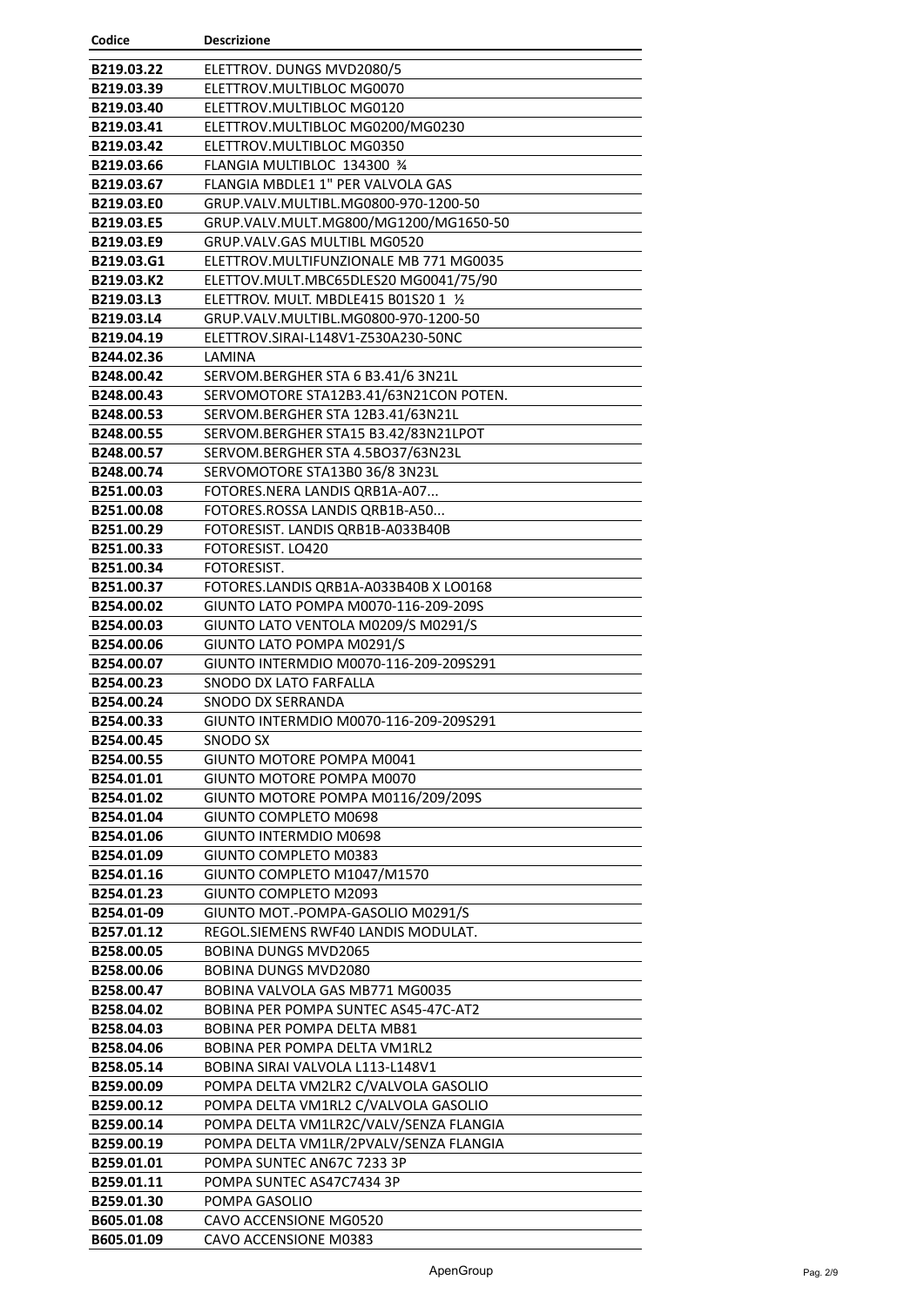| Codice              | <b>Descrizione</b>                                                    |
|---------------------|-----------------------------------------------------------------------|
| B605.01.19          | CAVI ACC. MG0070 LUNGHI                                               |
| B605.01.22          | CAVI ACC. MG0041 LUNGHI                                               |
| B605.01.25          | CAVO ACCENSIONE M0383                                                 |
| B605.01.26          | CAVO ACCENSIONE M0698                                                 |
| B605.01.49          | CAVO ACCENSIONE L620 X BRUC.                                          |
| B605.01.53          | CAVO ACC. L 910                                                       |
| B605.01.54          | CAVO ACCENSIONE LO0168                                                |
| B605.02.05          | CAVO RILEVAZIONE MG0520                                               |
| B605.02.11          | CAVO RILEV. MG0140                                                    |
| B605.02.14          | CAVO RILEV. 920                                                       |
| B610.05.34          | SCHEDA CIR.STAMPATO M0291                                             |
| B610.05.35          | SCHEDA CIR.STAMPATO MG0230-MG0800                                     |
| B610.05.39          | SCHEDA CIRCUITO STAMPATO CON BASE AP                                  |
| C00440              | RUBINET.SFERA 1/4"M/M L=53                                            |
| C00641              | VALV.SICUREZZA 1/2" 3,0BAR                                            |
| C00850              | <b>PULSANTE SPIA</b>                                                  |
| C00961              | MICROTERMOST.NC 105°C RIARMO 60°C                                     |
| C01250              | LAMPADA SEGNAL.ROSSA TRASL.                                           |
| C01326              | FUSIBILE 5X20 2 A CURVA ST                                            |
| C02780              | RELE OCTAL ZOCCOLO 10A 250V GRANDE                                    |
| C02800              | TUBO SILICONE 5X8                                                     |
| C03591              | <b>GUARN.KLIN/SIL 11 X 6 X 1,5</b>                                    |
| C04109              | VALVOLA SFIATO ARIA 3/8" CON PALETTA                                  |
| C04109.02           | VALVOLA SFIATO ARIA 3/8" SENZA PALETTA                                |
| C04109.03           | VALVOLA SFIATO ARIA 3/8" OR NO PALETTA                                |
| C04121              | <b>IDROMETRO BIANCO</b>                                               |
| C04122              | TERMOMETRO BIANCO                                                     |
| C04716              | VALVOLA GAS SIT 822 AUTOMATICA                                        |
| C05006              | PANN.AC ISOLANTE POSTER/ANTER.                                        |
| C05007              | PANN.AC ISOLANTE DX CAM.COMB.                                         |
| C05008              | PANN.AC ISOLANTE SX CAM.COMB.                                         |
| C05010              | ELETTRODO RILEVAZ.MODULO RB                                           |
| C05038              | VALVOLA GAS SIT 0-836-021 B+B                                         |
| C05079.01           | SCAMB.AQ032 ACQUA/GAS 24000 VALMEX                                    |
| C05119.01           | <b>INTERRUTT.PRESSIONE 1-5MBAR ISPELS</b>                             |
| C07018<br>C07019.01 | VASO ESPANS.RETTANG.10LT TIPO 537/L<br>APPAREC.GAS HONEY.S4565DM3094B |
| C07025              | BRUCIATORE AQ032 METANO ALLUMINIO                                     |
| C07028              | RUBINET.SFERA 3/4"M/M LAVORATO                                        |
| C07043              | VALV.GAS HONEY.VK4105G1138B CVI-M                                     |
| C07044              | SENSORE HONEYELL 1 MEGAOHM T7335D1131                                 |
| C07045              | ATTACCO SENSORE 45900445-011 L=900MM                                  |
| C07047              | ELETTRODO ACC.AQ032 DX                                                |
| C07048              | ELETTRODO ACC.AQ032 SX                                                |
| C07070              | COPERCHIO AQ032 PLASTICA DX/SX U.INT.                                 |
| C07073              | RUBINET.SFERA 3/4"F/F C/FARFALLA                                      |
| C07074              | CAVO AQ032 ACCENSIONE L=430                                           |
| C07081              | KIT GPL AQ032 LNOX UG.0,55X28 PEZZI                                   |
| C07082.01           | REOSTATO AQ032 100K CABLATO                                           |
| C07083              | CAVO AQ032 RILEVAZIONE L=820                                          |
| C07084              | MICROTERMOST. 90+-3°C N.C. AQ032                                      |
| C07098              | BRUCIATORE AQ032 GPL ALLUMINIO                                        |
| C07099              | KIT METANO AQ032 LNOX UG.0,95X28 PEZZI                                |
| C07116              | BATTERIA ACQUA AQ032 16KW                                             |
| C07169              | PRESSOST.DIFFER. ACQUA 130MBAR                                        |
| C07172              | COMP.CAPPELLO AQ032 Ø80/170                                           |
| C07198-R            | CIRCOLATORE 1" COMPOSITO + SFIATO ARIA                                |
| C07220              | VENTIL.FIME GR03600 AQ032 IMMISS.ARIA                                 |
| C08025              | TERMOMETRO 1/2" CON POZZETTO ISPESL                                   |
| C08026              | POZZETTO 1/2" 45MM CONTROLLO ISPESL                                   |
| C08027              | RUBINET.IDROMETRO 1/4" ISPESL                                         |
| C08029              | IDROMETRO 4BAR 1/4" ISPESL                                            |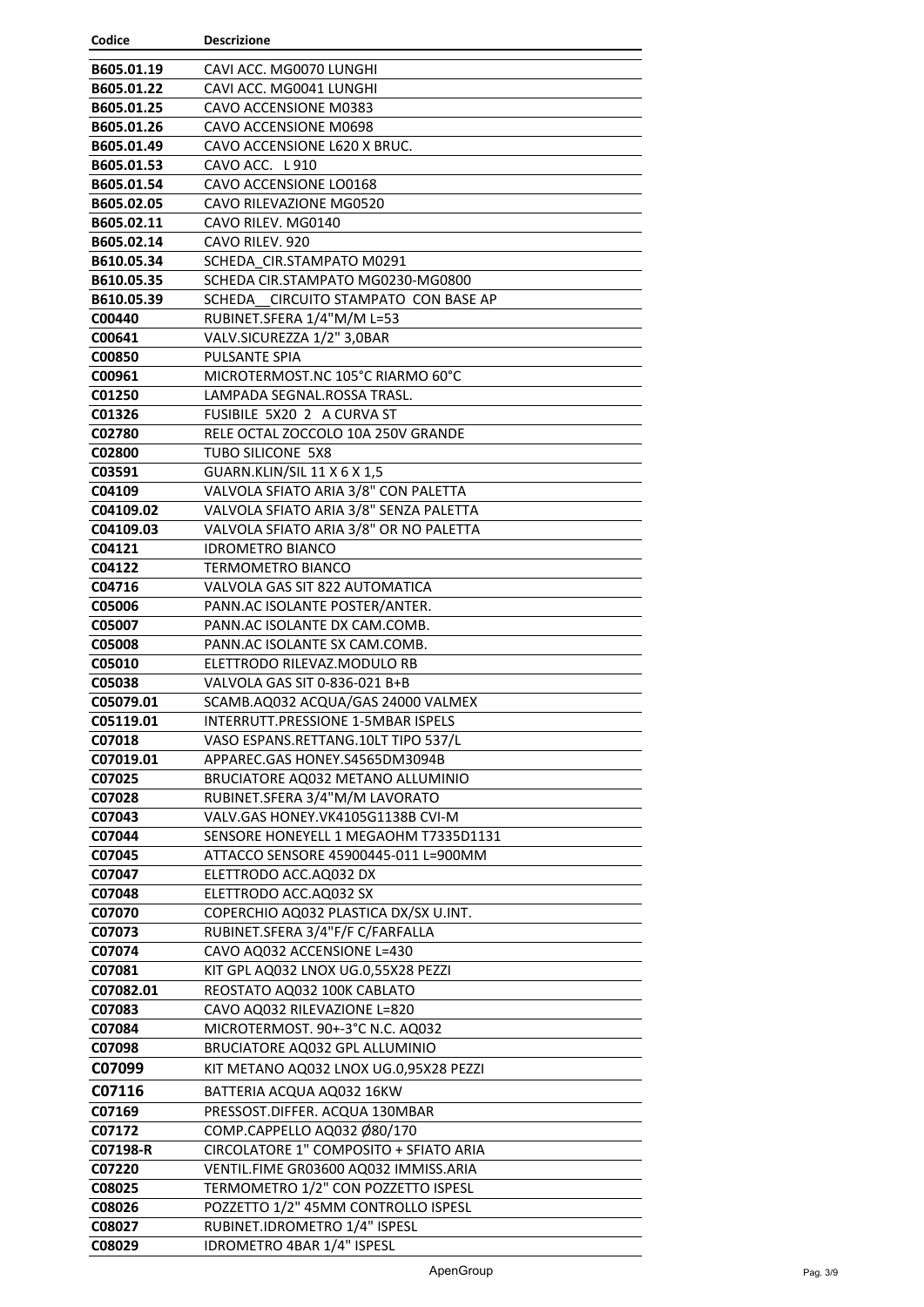| Codice              | <b>Descrizione</b>                                                  |
|---------------------|---------------------------------------------------------------------|
| C08037.01-R         | CIRCOLATORE 1 1/2" SXM25-50 2 VEL.                                  |
| C08039              | VASO ESPANS.OVALE 3LT TIPO OEM-PRO                                  |
| C08057              | SONDA TEMP.HONEYWELL T2A10015                                       |
| C08075              | CONN. FRUTTO MASCHIO 3P F/T/N 230V                                  |
| C08076              | CONN. CUSTODIA INCASSO 3P                                           |
| C08084              | KIT AQ064 COM.REMOTO+SONDA+CAVO IP55                                |
| C08088              | MICROTERMOST. 95°C NC T.FUNZ-20/180°C                               |
| C08096              | MICROTERMOST. 85°C NC T.FUNZ-20/180°C                               |
| C08500              | APPAREC.GAS APEN ACC.DIRETTA AK                                     |
| C09011              | GRUP. AK070 ACQUA/GAS 12 ELEM.                                      |
| C09029              | PRESSOST.DIFF./REL. ACQUA                                           |
| C09034              | GRUP. AK034 ACQUA/GAS 4+1 ASSEMBLATO                                |
| C09034.01           | GRUP. AKY034 SCAMB. ISOTHERMIC 4+1                                  |
| C09036              | VENTIL.EBM RG148/1200-3633 230 VAC                                  |
| C09037              | GUARN.AK FLANGIA/VENTILAT.GAS                                       |
| C09039              | RUBINET.SFERA 1/2"M/M MINI                                          |
| C09041              | VASO ESPANS.RETTANG.10LT TIPO P539/L                                |
| C09042              | VALV.SICUREZZA 1/2" 2,7ATM ISPESL                                   |
| C09046              | CAVO AK<br><b>RILEVAZIONE</b>                                       |
| C09047              | CAVO AK070 ACCENS.C/RESIST. 1000 OHM                                |
| C09048              | SCAMB.AK070 CLIPS TUBO LATO ACQUA                                   |
| C09051              | GUARN.AK070 SCARICO FUMI                                            |
| C09052              | SCAMB.AK070 BRUCIATORE                                              |
| C09053              | SCAMB.AK FLANGIA BRUC.ALL.                                          |
| C09054              | SCAMB.AK070 COLL.ARIA/GAS                                           |
| C09055              | SCAMB.AK070 COLLETTORE USCITA FUMI                                  |
| C09056              | TERMOFUSIBILE AK070 T=102°C                                         |
| C09057              | SCAMB.AK070 ELETT. ACCENSIONE + TERRA                               |
| C09058              | SCAMB.AK070 ELETT. IONIZZAZIONE                                     |
| C09059              | PULSANTE DI AVVIO POMPA                                             |
| C09085              | APPAREC.GAS BRAHMA DUF DTM11PR                                      |
| C09086              | TRASF.BRAHMA TSM PER ACCENSIONE                                     |
| C09088              | LAMPADA SEGNAL. 24V VERDE Ø12                                       |
| C09088.01           | LAMPADA SEGNAL. 24V VERDE RETTANG.                                  |
| C09089<br>C09089.01 | LAMPADA SEGNAL. 24V ROSSO Ø12<br>LAMPADA SEGNAL. 24V ROSSO RETTANG. |
| C09128              | RUBINET.SFERA 3/4"M/M SENZA LEVA                                    |
| C09131              | SCAMB.AK070 FLANGIA BRUC.ISOLANTE                                   |
| C09134              | SCAMB.AK070 FLANGIA BRUC.GUARN.CORDA                                |
| C09136              | SCAMB.AK070 FLANGIA BRUC.GUARN.EXT.                                 |
| C09137              | SCAMB.AK070 ELETT. ACC. GUARNIZIONE                                 |
| C09141              | SCAMB.AK070 ELET.IONIZZAZIONE GUARN.                                |
| C09152              | <b>SCAMB.AK034 BRUCIATORE</b>                                       |
| C09153              | SCAMB.AK034 FLANGIA BRUCIATORE ALL.                                 |
| C09154              | SCAMB.AK034 COLLETTORE ARIA/GAS ALL.                                |
| C09156              | TERMOFUSIBILE AK034 T=102°C                                         |
| C09158              | SCAMB.AK034 FLANGIA BRUC.GUARN.CORDA                                |
| C09159              | SCAMB.AK034 FLANGIA BRUC.ISOLANTE                                   |
| C09162              | SCAMB.AK034 FLANGIA BRUC.GUARN.EXT.                                 |
| C09165.05           | CON RELE REV.05<br>SCHEDA AK                                        |
| C09169-R            | CIRCOLATORE 1" 2V COMPOSITO + SFIATO                                |
| C09170              | VENTIL.ROTOM D.420 PLAST.GRIGLIA 502                                |
| C09173              | SIFONE AK070 ALLUMINO                                               |
| C09174              | CAVO AK034 ACCENS.C/RESIST. 1000 OHM                                |
| C09183              | SIFONE AK034 ALLUMINO                                               |
| C09230              | GRUP. AKY032 SCAMBIATORE ISOTERMIC 3 + 1                            |
| C09235              | SONDA FUMI NTC A0K3-3435                                            |
| C09239              | FLUSSIMETRO TYPE 200 -5000 LT/H DN20                                |
| C09240              | CIRCOLATORE WILO MSL 12/6-3-KU-CLF-12                               |
| C09245              | CIRCOLATORE WILO YP MSL12/7-PWM-CM-12                               |
| C09250              | VENTIL.ROTOM D.350 2VEL. METALLO                                    |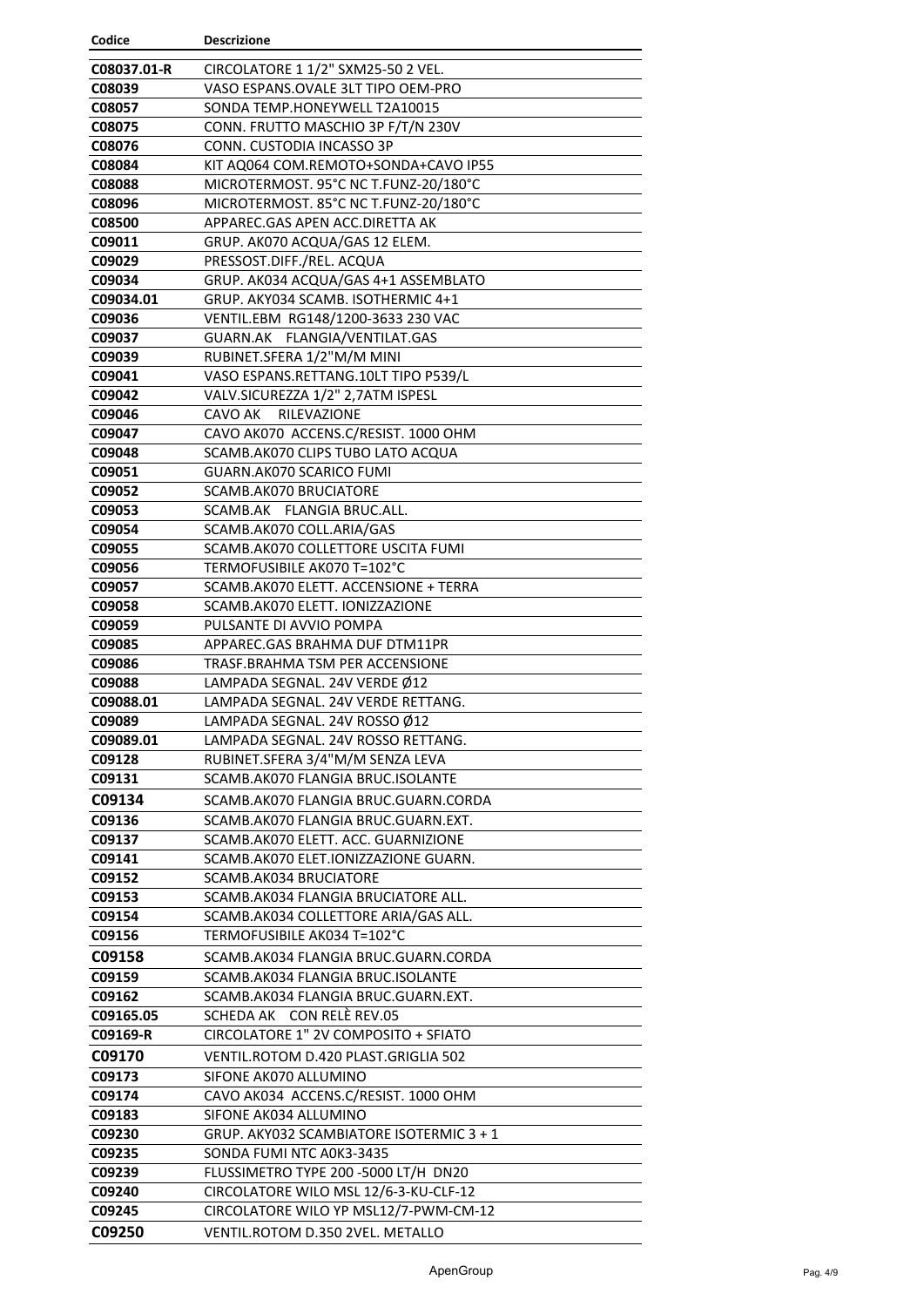| Codice                 | <b>Descrizione</b>                                                           |
|------------------------|------------------------------------------------------------------------------|
| C09254                 | CAVO AKY ACCENS.C/ RESIST. 1000                                              |
| C09255                 | CAVO AKY RILEVAZIONE                                                         |
| C09256                 | SCAMB.ISOTHERMIC 3+1 FLANGIA BRUCIATORE                                      |
| C09257                 | SCAMB. ISOTHERMIC ELETTRODO ACC. + TERRA                                     |
|                        |                                                                              |
| C09258                 | SCAMB.ISOTHERMIC ELETTRODO RILEVAZIONE                                       |
| C09265<br>C09273       | GRUP. AKY070 SCAMB. ISOTHERMIC 7+2                                           |
| C09275                 | SIFONE AKY ALLUMINO<br>CIRCOLATORE WILO TEC MSL12/7-PWM-CM-12                |
| C09298                 | VALVOLA SFIATO CIRCOLATORE SALMSON                                           |
| C09301                 | SCAMB.ISOTHERMIC 7+2 FLANGIA BRUCIATORE                                      |
| C09302                 | SCAMB.ISOTHERMIC 4+1 FLANGIA BRUCIATORE                                      |
| C09303                 | SCAMB. ISOTHERMIC GUARNIZIONE SCARICO                                        |
| C09304                 | SCAMB. ISOTHERMIC ISOLANTE DEFLETTORE                                        |
| C09306                 | SCAMB.ISOTHERMIC TERMOFUSIBILE 167°                                          |
| C09308                 | SCAMB.ISOTHERMIC GUARNIZIONE FLANGIA                                         |
| C09309                 | SCAMB.ISOTHERMIC ISOLANTE FLANGIA                                            |
| C09312                 | SCAMB.ISOTHERMIC GUARNIZ. ELETT. ACC.                                        |
| C09313                 | SCAMB.ISOTHERMIC GUARNIZ. ELETT. RILEV.                                      |
| C09435                 | VENTIL.ZIEHL D.350 EC PLAST.GRIGLIA                                          |
| C09445                 | VENTIL.ZIEHL D.450 EC PLAST.IP54                                             |
| C09517.01              | BATTERIA ACQUA AA018 18KW                                                    |
| C09525                 | VENTIL.ROTOM D.350 1VEL. METALLO                                             |
| C09534                 | BATTERIA ACQUA AA034 34KW                                                    |
| C09535                 | SONDA TEMP. BETA 3435                                                        |
| C09620                 | MICROTERMOST. 42 N.A. D.18 A CLIPS<br>VALVOLA SFIATO ARIA 3/8" OR NO PALETTA |
| C09665<br>C09667       | FUSIONE AA CARTER ANTERIORE                                                  |
| C09730                 | SONDA TEMP. NTC CLIPS 10K - 3435                                             |
| C09800                 | VARIATORE VELOC. 5 STEEP ARW 3.0                                             |
| C09818.01              | BATTERIA ACQUA AB018 18KW 2 RANGHI                                           |
| C09840                 | VARIATORE VELOC. 5 STEEP ARW 3.5                                             |
| C09845                 | VENTIL.ROTOM D.450 PLAST.GRIGLIA 520                                         |
| C09847                 | 47KW 2 RANGHI<br>BATTERIA ACQUA                                              |
| C09860                 | BATTERIA ACQUA AB034 47KW 3 RANGHI                                           |
| C09862                 | BATTERIA ACQUA<br>62KW 3 RANGHI                                              |
| C09865                 | BATTERIA ACQUA AB070 65KW 3 RANGHI                                           |
| C09870                 | BATTERIA ACQUA AB070 70KW 3 RANGHI                                           |
| C09935                 | VENTIL.ZIEHL D.350 PLAST.GRIGLIA                                             |
| C09945.01              | VENTIL.ZIEHL D.450 1V PLAST.IP54                                             |
| C09955<br>G.003.105    | VENTIL.ROTOM D.350 1VEL. PL.PIATTO<br>F18 VETRINO CONTROLLO FIAMMA           |
| G.008.011              | F18 VALVOLA GAS SIT                                                          |
| G.008.015              | <b>F18 REGOLATORE PRESSIONE</b>                                              |
| G.008.016              | <b>F18 REGOLATORE PORTATA</b>                                                |
| G.008.037              | F18 BY - PASS 0,45 G.P.L PER VALV.SIT                                        |
| G.008.038              | F18 BY - PASS 0,70 MET.                                                      |
| G.009.020              | F18 ELETTRODO ACCENSIONE METANO                                              |
| G.009.021              | <b>F18 ELETTRODO ACCENSIONE GPL</b>                                          |
| G.102.106              | F18 GUARNIZIONE CONTROLLO FIAMMA                                             |
| G.102.109              | F18 TRECCIA CERAMICA VETRO D. 3MM                                            |
| G.204.050              | F18 CAVO PIEZOELETTRICO                                                      |
| G.300.615<br>G.301.102 | F18 BRUCIATORE MET. + GPL 18 -24<br><b>F18 BRUCIATORE METANO</b>             |
| G.301.104              | <b>F18 BRUCIATORE GPL</b>                                                    |
| G.307.020              | F18 BRUCIATORE PILOTA G.P.L.                                                 |
| G.307.183              | F18 UGELLO BRUCIATORE Ø1,30 METANO                                           |
| G.307.184              | F18 UGELLO BRUCIATORE Ø1,75 GPL                                              |
| G.307.198              | F18 UGELLO PILOTA Ø0,23 METANO                                               |
| G.307.199              | F18 UGELLO PILOTA Ø0,20 GPL                                                  |
| G.308.011              | F18 TERMOCOPPIA                                                              |
| G.309.020              | F18 BRUCIATORE PILOTA METANO                                                 |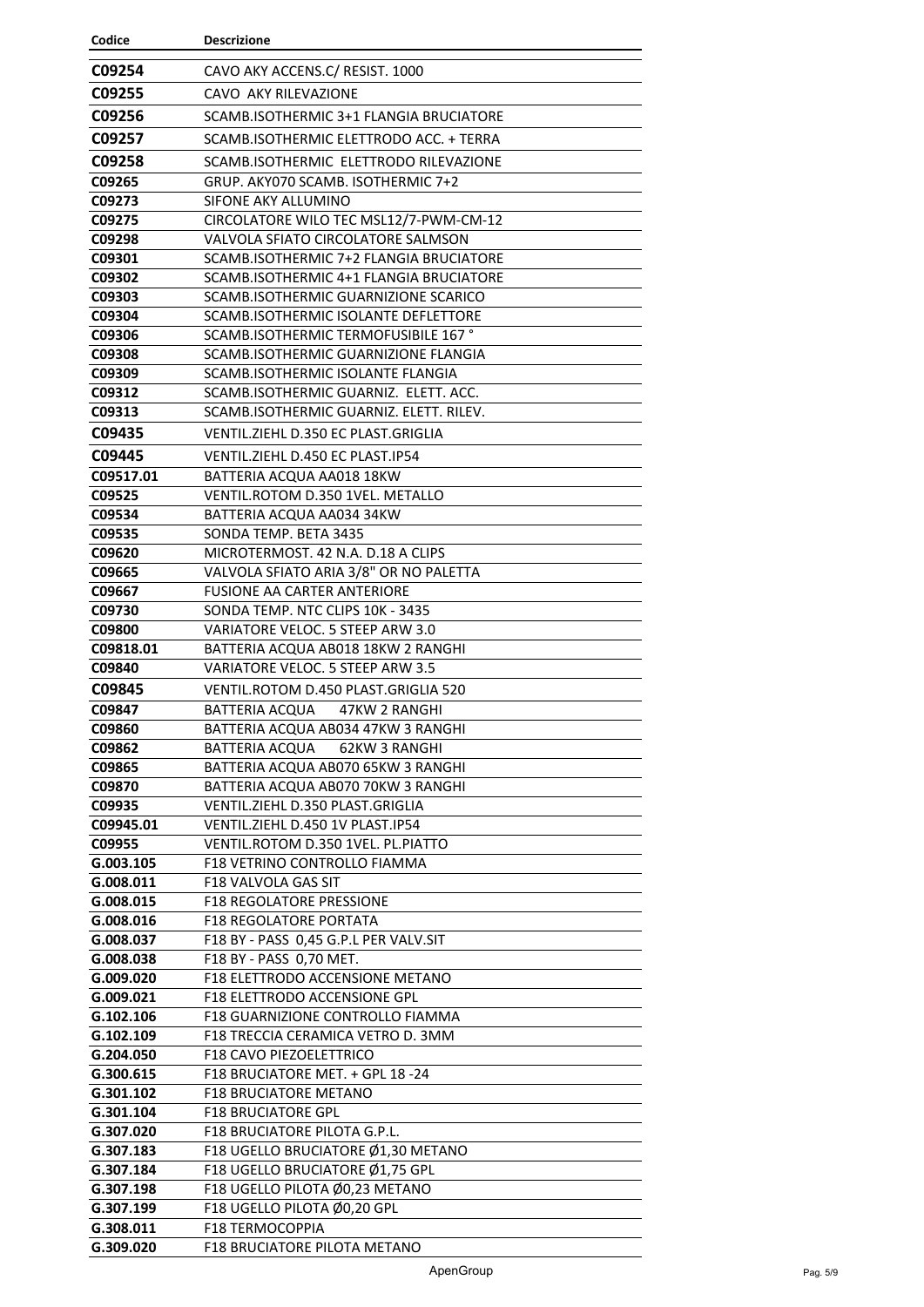| Codice           | <b>Descrizione</b>                                                   |
|------------------|----------------------------------------------------------------------|
| G.502.130.A      | F18 TUBO D. 95 X 710 X 0,5 Z                                         |
| G.502.132.A      | F18 TUBO D. 60 X 783 X 0,5 ALL                                       |
| G00024           | PULSANTE UNIP. NA 230V LUMINOSO                                      |
| G00044           | VALVOLA GAS SIT 830 RP                                               |
| G00098           | DEVIAT.1POLO SERIGR.EST/INV                                          |
| G00318-SE        | APPAREC.GAS SE192.4 COMPLETA DI BASE                                 |
| G00526           | KIT PNS SOST.APPAR.SCARICO                                           |
| G00528           | APPAREC.GAS SM31F TS10S TW30S BRAHMA                                 |
| G00561           | VALV.A GAS TIPO 25 M                                                 |
| G00620           | VENTIL. DD10/10 3V 245W 6P                                           |
| G00621           | VENTIL. DD10/83V 245W 6P                                             |
| G00761           | VENTIL.RPM Ø 400 40° 1V 900' 6PALE                                   |
| G00880           | BITERMOSTATO L4064 N 1074                                            |
| G00907           | MOTORE VEN.RPM 900GIRI 40W                                           |
| G00908-R         | MOTORE VEN.RPM 150W CAVO 750                                         |
| G00910           | VENTIL.RPM Ø 350 27° 1V 900'                                         |
| G00911-R         | VENTIL.RPM Ø 450 23° 1V 1400' 150W                                   |
| G00921           | VENTIL.RPM Ø 450 23° 1V 900' 40W                                     |
| G00923           | APPAREC.GAS HONEY.S4570LS1000                                        |
| G00962           | VENTIL. DD10/10 3V 500W 6P                                           |
| G01060-R         | MOTORE VEN. MAVIB 330W CAVO 750 4 RAZZE                              |
| G01274.01-R      | VENTIL.RPM Ø 400 33° 1V 1400'                                        |
| G01595           | GRUP.PNS VENT.ESTR.FUMI_45                                           |
| G01596           | GRUP.PNS VENT.ESTR.FUMI AE40-55-62-70                                |
| G01608           | ELETTRODO RVK PNS PROLUNGATO                                         |
| G01635           | GRUP.PNS VENT.ESTR.FUMI 24 AACO                                      |
| G01636           | GRUP.PNS VENT.ESTR.FUMI AE15 AACO                                    |
| G01637           | GRUP.PNS VENT.ESTR.FUMI AE29-32 AACO                                 |
| G01663           | GRUP.PNS BRUC.PIL.METANO 0.55                                        |
| G01669           | <b>GRUP.PNS VENT.ESTR.FUMI 35</b>                                    |
| G01754           | PORTAFUSIBILE FUSIT CORPO+CAPPUCCIO                                  |
| G01755           | PORTAFUSIBILE FUSIT CAPPUCCIO                                        |
| G01756           | APPAREC.GAS BRAHMA CM32S TS 15SEC                                    |
| G01756.01        | APPAREC.GAS BRAHMA CM32S TS 7,5 SEC                                  |
| G02144           | VALV.GAS HONEY.VR4601CB1024 B                                        |
| G02215           | TELERUTTORE LUB12 5,5KW IN AC3                                       |
| G02216           | TERMICO RELE LUCA05 1,2-5 A - 230V                                   |
| G02217           | TERMICO RELE LUCA12 3 -12 A - 230V                                   |
| G02218           | TERMICO RELE LUCA18 4,5-18 A - 230V                                  |
| G02219           | TERMICO RELE LUCA32 8 -32 A - 230V                                   |
| G02225           | TELERUTTORE LUB32 15,0KW IN AC3                                      |
| G02271<br>G02285 | TELERUTTORE LUA1C20 NO+NO TERMICA                                    |
|                  | GUARN.GP CORDA D.8 IN VETRO-CERAMICA                                 |
| G02317<br>G02500 | VETRINO PNS D.30 SP.3,3 T.MAX 490°C<br>APPAREC.GAS SR3/TR15 TV20 O1T |
| G02710           | ELETTRODO ACC.PNS AT.D.4 BOSCH                                       |
| G02736           | LAMPADA SEGNAL.BIANCA TRAS.                                          |
| G02737           | MICROTERM.80 NC SURRISCALD.                                          |
| G02750           | TERMOS.TRTW 711N R.30-100 T.C.                                       |
| G02756           | LAMPADA SEGNAL.230V GIALLA RETTANG.                                  |
| G02781           | TERMOS.TRTW 711N R.30-65 T.C.                                        |
| G02801           | SOFT STARTER ATS01N209QN - 4,0 KW                                    |
| G02928           | GUARN.PNS SCARICO FUMI 3-4-5                                         |
| G02929.01        | <b>GUARN.PNS SCARICO FUMI</b><br>$0 - 2$                             |
| G03270           | VENTIL.ROTOM D.400 1VEL. METALLO                                     |
| G03270           | VENTIL.ROTOM D.400 1VEL. METALLO                                     |
| G03444           | GRUP.PNS VENT.ESTRAZ.FUMI<br>6                                       |
| G03470           | REGOL.CAREL IR 33W7 NTC 2 RELÈ 230V                                  |
| G03480-R         | VENTIL.ROTOM D.400 2VEL. METALLO                                     |
| G03605           | FUSIBILE 5X20 5 A CURVA ST                                           |
| G04123.02        | CAVO PNS ACCENS.C/RESIST. 1000 OHM                                   |
| G04377           | CAVO PNS RILEVAZIONE L=300 AE15/62                                   |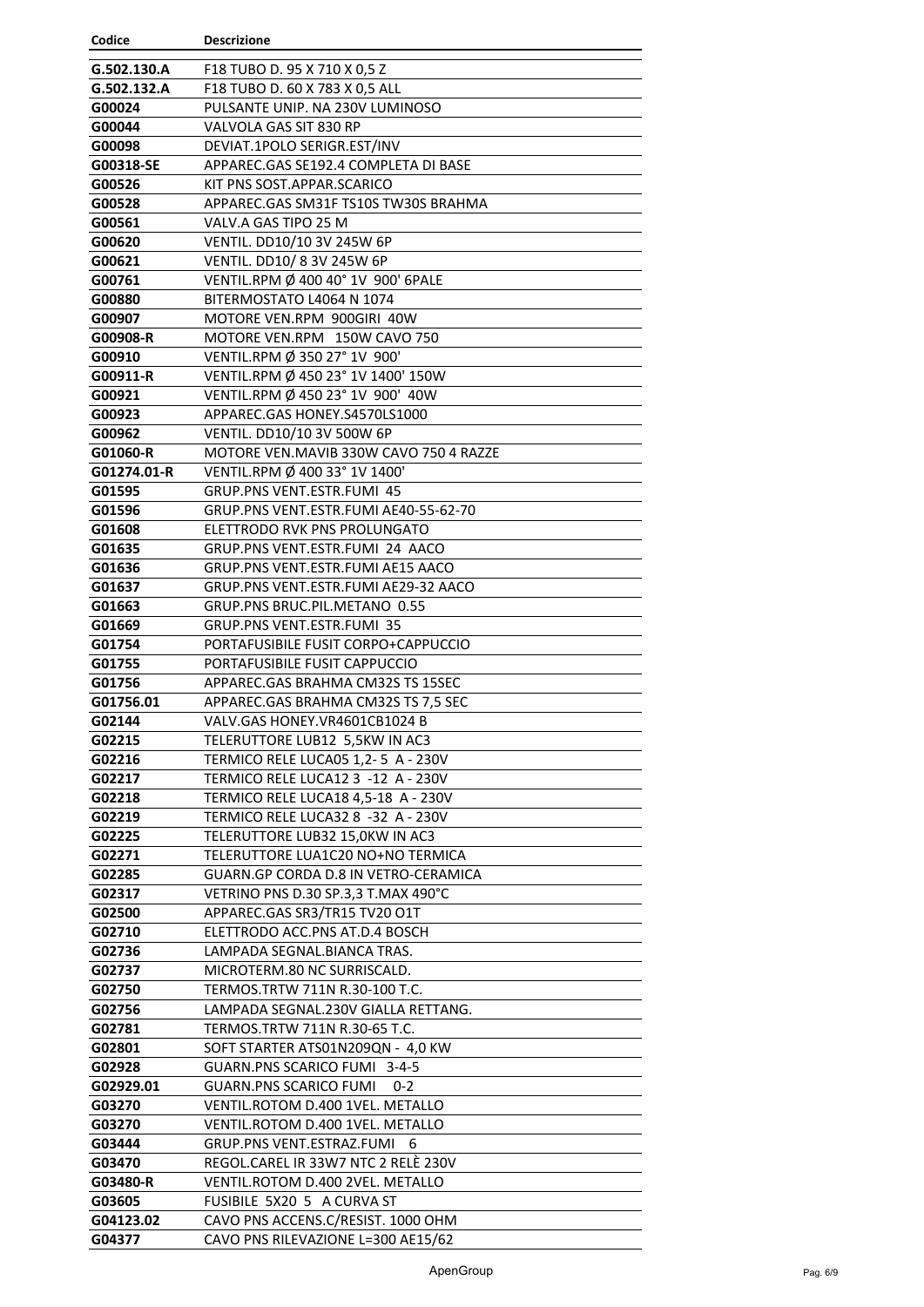| Codice           | <b>Descrizione</b>                              |
|------------------|-------------------------------------------------|
| G04522           | VALV.GAS HONEY.VK4100A1028U - EX B              |
| G05079           | DEVIAT.1POLO E/I BIANCO+SPIA                    |
| G09070           | TERMOS.STB83 R.100 L.1300                       |
| G11020-R         | VENTIL.MA-VIB D.450 PALE 27°                    |
| G12037           | SPINA INCASSO 2P+T 250V 10A                     |
| G12040           | <b>VARIATORE VELOC.RCS900 DRX</b>               |
| G12063           | PRESA MOBILE 2P+T 250V 10A DIRITTA              |
| G12064.01        | SPINA INCASSO 2P+T 250V 10A FILTRO              |
| G12209.01        | COMMUT.UNIP. NON LUM. EST/0/INV                 |
| G12301           | ACCENDITORE HONEY.03271Y1009                    |
| G12302           | VENTIL.EBM G2E120-0G67-20                       |
| G12905           | TRASF.BRAHMA PER ACCENSIONE                     |
| G12905.01        | TRASF.BRAHMA PER ACCENSIONE                     |
| G12907.01        | APPAREC.GAS BRAHMA DTMN31PR 45/4 S.             |
| G12920           | SCHEDA RAPID SENZA RELÈ REV.00                  |
| G12930           | VALV.GAS HONEY.VK4115V1204 4                    |
| G12932           | CONVERTITORE DAT2165 - PT100-0/10VDC            |
| G12950           | SCHEDA RAPID CON RELÉ REV.00                    |
| G13016           | MICROTERMOST, 42 +-3°C N.A. FULL 40             |
| G13017           | MICROTERMOST, 85 +-3°C N.C. FULL 40             |
| G13028           | <b>VENTIL.SMX04 EMMEVI TANGENZ.</b>             |
| G13031           | INTERR.2POLI 0/I TASTO E CORPO NERO             |
| G13032           | DEVIAT.2POLI MIN/MAX TASTO-CORPO NERO           |
| G13033           | PULSANTE 1POLO NA + LAMPADA BLOCCO              |
| G13039           | PRESSOSTATO ARIA HONEY. 36 OFF MON. VER         |
| G13062           | VENTIL.SMX03 EMMEVI TANGENZ.                    |
| G13066           | DEVIAT.1POLO SERIGR. OROL.MANUALE               |
| G13084           | PRESSOSTATO ARIA HONEY, 61 OFF MON. VER         |
| G13094           | VENTIL.SMX06 EMMEVI TANGENZ.                    |
| G13100           | COMP.SMX04 SCAMBIATORE 04 KW                    |
| G13106           | BOCCOLA SMX VENT.TANGENZ. TRIAL TUTTI           |
| G13120           | COMP.SMX03 SCAMBIATORE 03 KW                    |
| G13123           | DEVIAT.2POLI 3POS. SERIGR OROL/0/1              |
| G13129           | UMIDIFICATORE AL FULL                           |
| G13130           | VALV.GAS HONEY.VK4105G1013 MOD.                 |
| G13140           | COMP.SMX06 SCAMBIATORE 06 KW                    |
| G13151.01-71     | TUBO SMX SCARICO FUMI LN=643 D.35 LAV.          |
| G13152.01-71     | TUBO SMX ASPIRAZ.ARIA LN=618 D.50 LAV.          |
| G13153           | TERMINALE SMX SCARICO FUMI CONCENTRICO          |
| G13161           | DIAFRAMMA SMX D.50 X 41 LZSP1                   |
| G13190           | APPAREC.GAS HONEY.S4565DM                       |
| G13257<br>G13259 | DEVIAT. UNIPOLARE I/II<br>PORTA LED PER LED D.5 |
| G13266           | LED ROSSO 5,0 MM STANDARD                       |
| G13268           | PULSANTE DI SBLOCCO                             |
| G13269           | MANOPOLA SMX NERA SERIGRAFATA                   |
| G13274           | DEVIAT.UNIP. NON LUM. EST/INV                   |
| G13275           | VALV.GAS SIT MICROSYSTEM HIGH/LOW               |
| G13276           | SCHEDA ELETT.SIT DI SICUREZZ.E REGOL.           |
| G13277           | FUSIBILE 5X20 1,0 A CURVA ST                    |
| G13286.06        | CAVO FULL POTENZIOMETRO 10K                     |
| G13287.06        | CAVO FULL LED ROSSO Ø5.0                        |
| G13288.06        | CAVO FULL SONDA TEMP. NTC                       |
| G13296           | VALV.GAS BRAHMA VCM2                            |
| G13297           | APPAREC. BRAHMA DTMN31                          |
| G13305.03        | GRUP.SMX03 MOTORE+VENTOLA BRUCIATORE            |
| G13320           | VALV.GAS HONEY.VK4105Q2010 A/B                  |
| G13330           | APPAREC.GAS HONEY.S4565C1025V01                 |
| G13341.03        | GRUP.SMX06 MOTORE+VENTOLA BRUCIATORE            |
| G13342           | GUARN.SMX06 PER GRUPPO VENTIL.BRUC.             |
| G13361           | ELETTRODO ACC.SMX PER FULL                      |
| G13361.06        | ELETTRODO ACC.SMX PER FULL-SIT                  |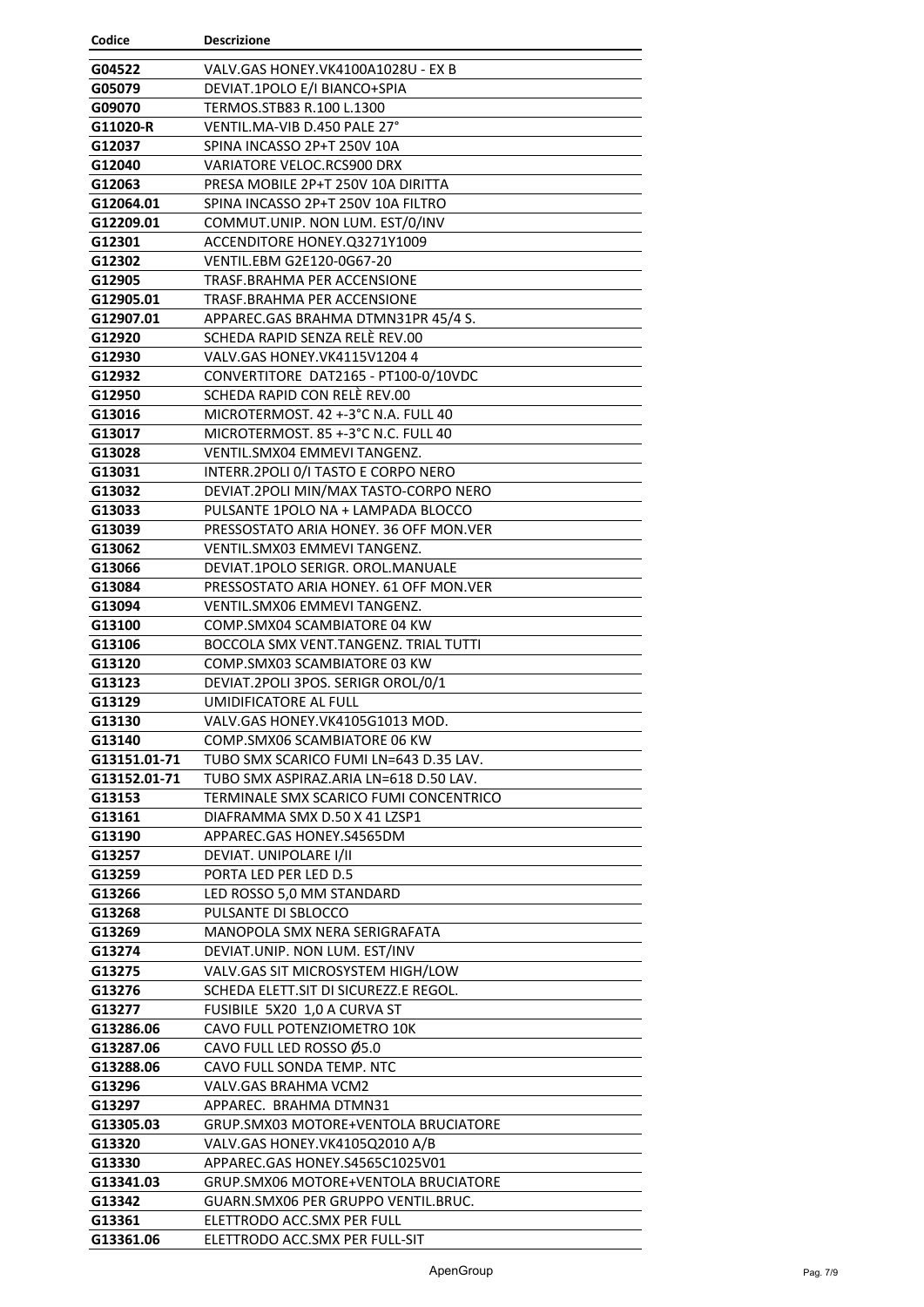| Codice              | <b>Descrizione</b>                                                       |
|---------------------|--------------------------------------------------------------------------|
| G13361.07           | ELETTRODO ACC.SMX PER FULL                                               |
| G13362              | ELETTRODO RVK SMX PER FULL                                               |
| G13362.06           | ELETTRODO RVK SMX PER FULL-SIT                                           |
| G13362.07           | ELETTRODO RVK SMX PER FULL                                               |
| G13363              | <b>GUARN.SMX PER FLANGIA BRUCIATORE</b>                                  |
| G13368              | GUARN.SMX PER GRUPPO VENTIL.BRUC.                                        |
| G13380.02           | COMP.SMX04 BRUCIATORE TORCIA DA TUBO                                     |
| G13382              | UGELLO GAS NP 1,60 S/RONDELLA                                            |
| G13383              | UGELLO GAS NP 0,90 S/RONDELLA                                            |
| G13385.02           | COMP. SMX03 BRUCIATORE TORCIA DA TUBO                                    |
| G13386              | DIAFRAMMA SMX G30 1,00 SOLO GERMANIA                                     |
| G13388.06           | <b>GRUP.SMX06 BRUCIATORE TORCIA</b>                                      |
| G13394              | GRUP.SMX06 BRUC. CON RETINA                                              |
| G13394-GPL          | GRUP.SMX06 BRUC. CON RETINA                                              |
| G13435              | VALV.GAS BRAHMA DTVM31 GRUP.INTEGRATO                                    |
| G13800              | SCHEDA BRAHMA REG TER FULL                                               |
| G13810              | <b>ACCENDITORE FNV PIEZOEL.</b>                                          |
| G14062.01           | CAVO PLS ACCENS.C/RESIST. 1000 OHM                                       |
| G14063              | CAVO P060 RILEVAZIONE L=450                                              |
| G14064.08           | TUBO PL032 F.PILOTA ELETTROV./VALVOLA                                    |
| G14065.08           | TUBO PL032 F.PILOTA/ELETTROVALVOLA                                       |
| G14067              | VALV.GAS HONEY.VK4110V1007B                                              |
| G14068              | VENTURI HONEY.45900444-001 56KW                                          |
| G14069              | VENTIL.EBM G1G126 AB13-69 24 VDC                                         |
| G14070.01           | VENTIL.EBM G1G126 AA49-55 230 VAC                                        |
| G14073.01           | APPAREC.GAS HONEY.S4565D3023B TS25                                       |
| G14069              | VENTIL.EBM G1G126 AB13-69 24 VDC                                         |
| G14086              | GUARN.P060 BRUCIAT.D.80                                                  |
| G14097              | GRUP.P054 F.PILOTA 0.65 CORTA                                            |
| G14154              | VENTURI HONEY.45900446-051 72KW                                          |
| G14188              | CAVO PCH150 ELETTR.ACCENS. L=450                                         |
| G14212              | VENTIL.FIME PX130/0213 24 VDC - 35W                                      |
| G14281-R            | VALV.GAS HONEY.VK4110V1015B EX                                           |
| G14282              | VENTIL.EBM G1G144 AF49-04 230 VAC                                        |
| G14298              | TERMOST.L07P1035 110°C-6 CAPILL.1900MM                                   |
| G14313              | TRASF. 230V-24V 63VA TOROIDALE Ø90                                       |
| G14378              | ELETTROV.CEME 5511-A57 F/F 1/8"GAS                                       |
| G14400              | GUARN.P092 FLANGIA/VENTILAT.GAS                                          |
| G14408.08           | TUBO PL092 F.PILOTA/ELETTROVALVOLA                                       |
| G14409.08           | TUBO PL072 F.PILOTA ELETTROV./VALVOLA                                    |
| G14413              | CAVO COLL.PLN MOTORE 230V P072/092                                       |
| G14448              | CONNETT.LTE TIPO C PER MICROTERMOST.                                     |
| G14450              | GUARN.P092 FLANGIA/TORCIA BRIUCIATORE                                    |
| G14456              | VALV.GAS HONEY.VK4120V1006B 2/VENTURI                                    |
| G14626              | UGELLO GAS NP 0,60 S/RONDELLA                                            |
| G14779              | UGELLO GAS NP 0,51 S/RONDELLA                                            |
| G14780              | UGELLO GAS NP 0,65 S/RONDELLA                                            |
| G14850              | KIT CRONOTER.HONEYWELL CR11001 IT NEW                                    |
| G14890<br>G14900.03 | VENTIL.ROTOM D.420 METAL.GRIGLIA 502<br>SCHEDA CPU-PLUS BASE REV.03      |
| G14901              | SCHEDA CPU-PLUS COMANDO REMOTO                                           |
|                     |                                                                          |
| G14905<br>G14945    | SONDA TEMP. NTC 103-3435 L=600MM<br>GRUP.RA ELETTRODI ACCENS. E RILEVAZ. |
| G14951              | KIT CPU-PLUS COM.REMOTO CON CAVO X PCH                                   |
| G14990              | <b>VENTURI HONEY.45900446-053 34KW</b>                                   |
| G14991.01           | LAMPADA SEGNAL.230V VERDE RETTANG.                                       |
| G14992.01           | LAMPADA SEGNAL.230V ROSSO RETTANG.                                       |
| G14993              | CAVO RA RILEVAZIONE L=250                                                |
| G14994              | CAVO RA ACCENS.SIL/F AL SILICONE D.5                                     |
| G15020.02           | GRUP.RA ACCENSIONE RAPID CON MASSA NEW                                   |
| G15030              | GRUP.PLS PILOTA METANO POL.                                              |
| G15040              | GRUP.PO PILOTA METANO POLIDORO                                           |